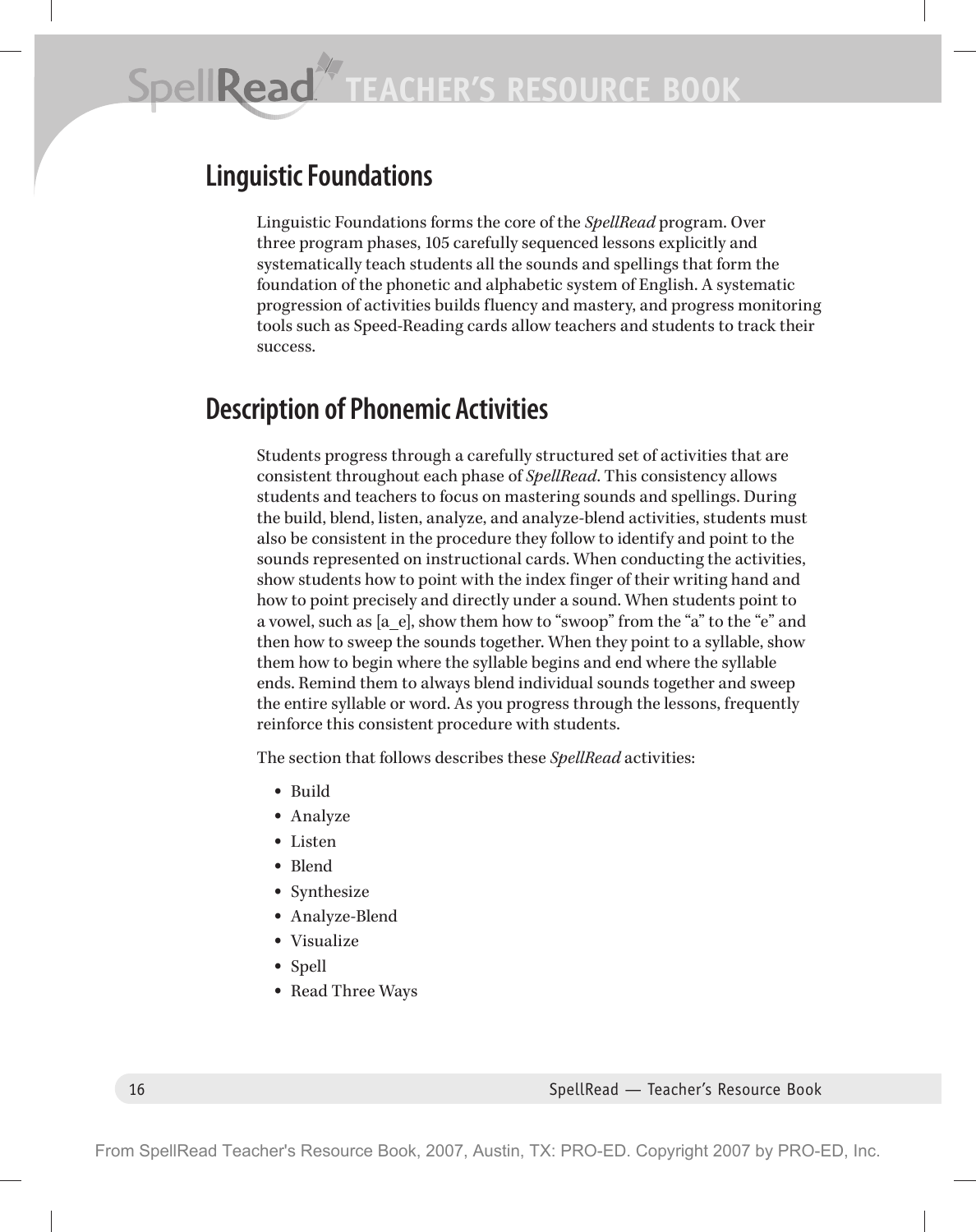## **Build**

**Building** is a phonemic activity in which a student listens to a syllable, identifies its individual sounds, or phonemes, and then uses cards to reconstruct the syllable.

#### *Building Step-by-Step*

Students follow these steps to build:

- Place the vowel cards face up on the table in front of them.
- Place the consonant cards to the right of the vowels.
- Leave space for building directly in front of them.



Students listen as you say and repeat a syllable, such as **shawm…shawm**; then students:

- Locate and select the cards in the order in which they hear the sounds.
- Place the cards in the same order in the building space.
- Point to each card and say its sound.
- Sweep and say the entire syllable.

Section 2 — Program Elements — Description of Phonemic Activities 17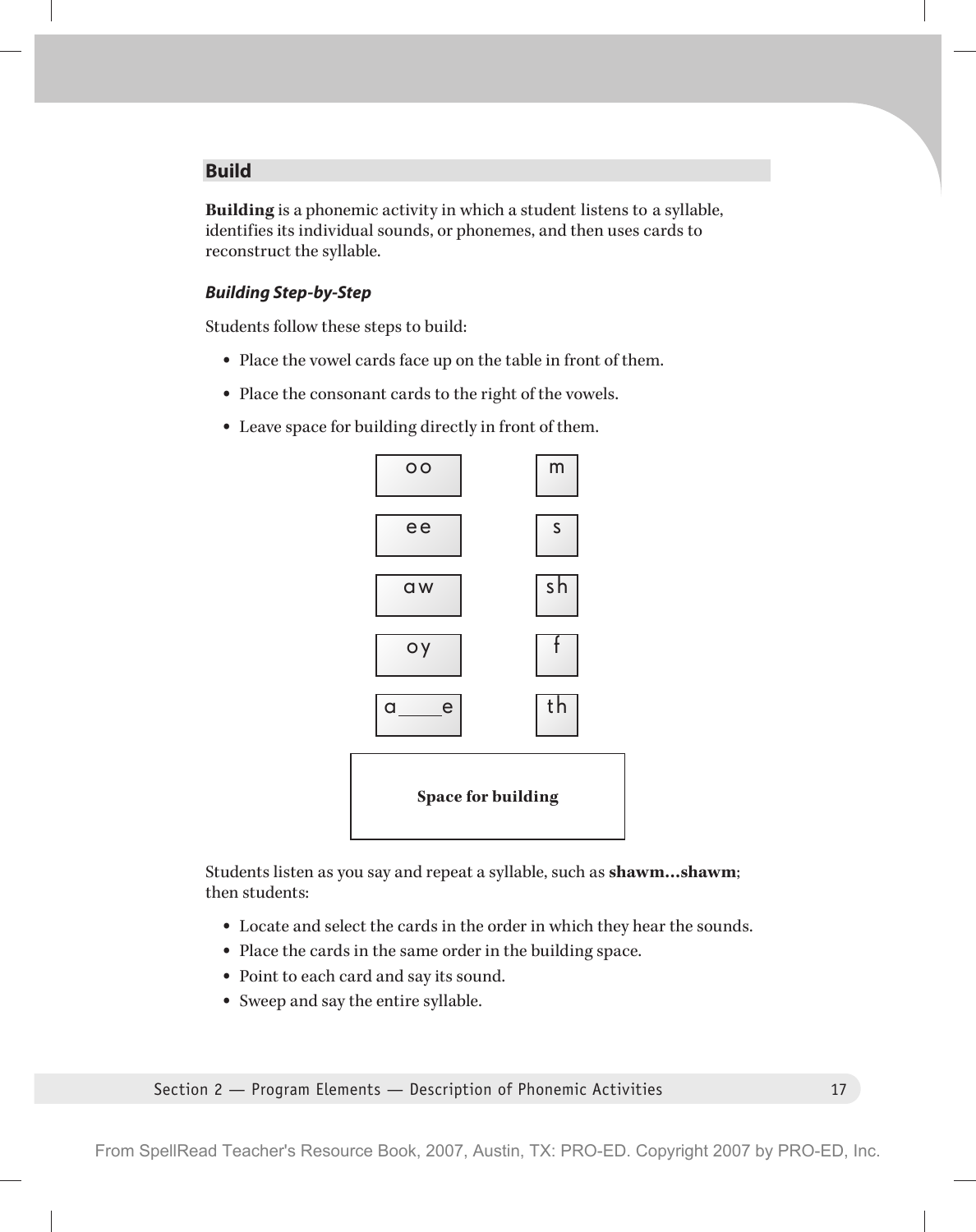# *An Example of Building*

Say **shawm**..**.shawm.**



18 SpellRead — Teacher's Resource Book

From SpellRead Teacher's Resource Book, 2007, Austin, TX: PRO-ED. Copyright 2007 by PRO-ED, Inc.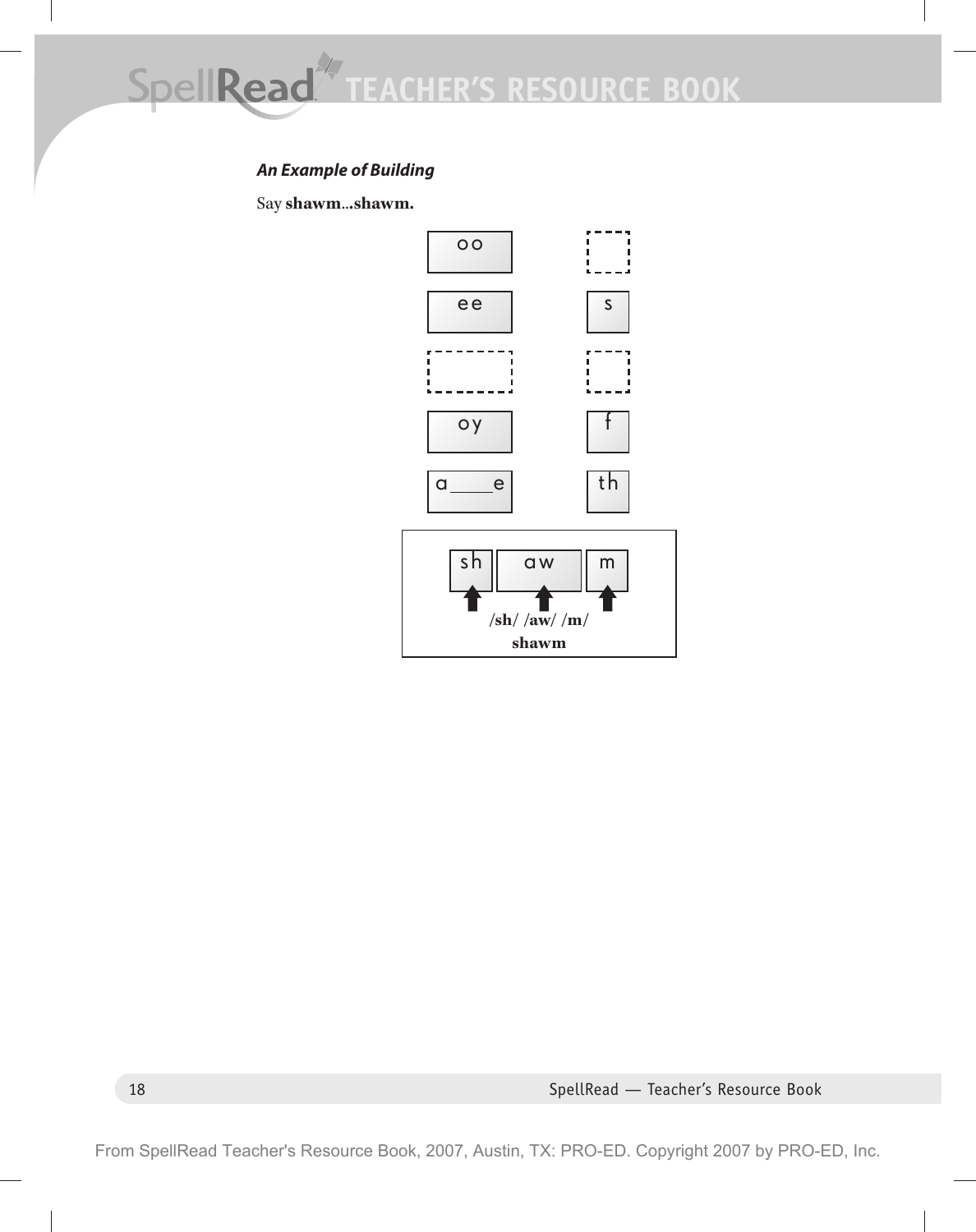## **Analyze**

**Analyzing** is a phonemic activity in which the student listens as you say a word or syllable, then orally separates the individual sounds in the order in which you said them.

#### *Analyzing Step-by-Step*

Students follow these steps to analyze:

- Place the vowel cards face up on the table.
- Listen as you say and repeat a syllable: **shoom…shoom**.
- Identify the correct vowel card.
- Say each sound of the syllable, while pointing to the position of each sound on the vowel card.
- Sweep the sounds together.

#### *An Example of Analyzing*

Say **shoom…shoom**. The student analyzes **/sh/ /oo/ /m/**, pointing to the appropriate position of each sound on the [oo] vowel card, then sweeps: **shoom**.



#### Section 2 — Program Elements — Description of Phonemic Activities 19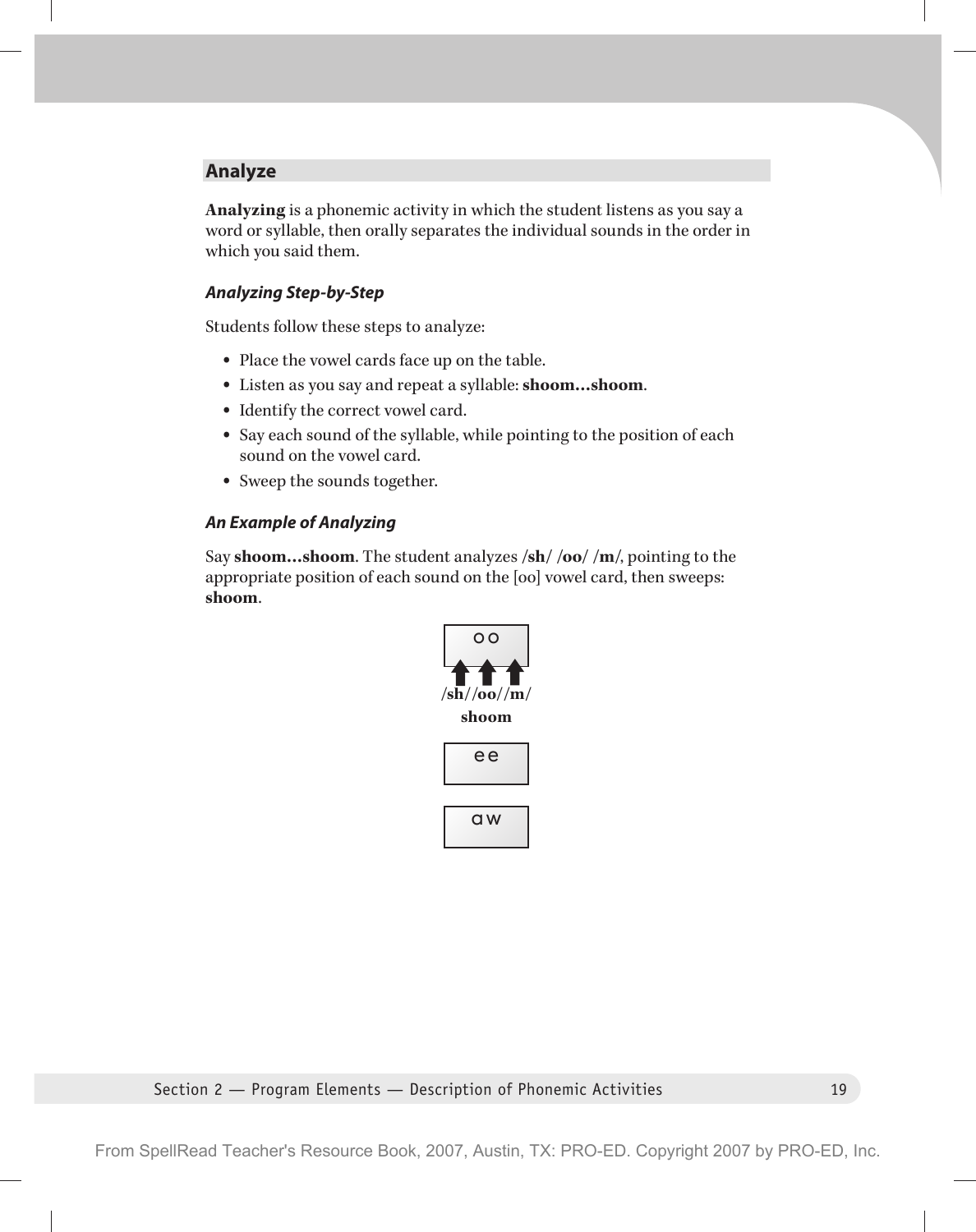## **Listen**

**Listening** is a phonemic activity in which a student indicates the initial, medial, or final position of a sound in a spoken syllable.

## *Listening Step-by-Step*

Students follow these steps to listen:

- Place the vowel cards face up on the table.
- Place the appropriate listening card to the right of the vowels.
- Listen for the vowel sound in a spoken syllable.
- Point to the corresponding vowel card as you say the vowel sound.
- Point to its position on the listening card as you say the sound again.

## *An Example of Listening*

The student listens as you say the CV syllable **shoo…shoo**, points to [oo], and says **/oo/**. Then the student points to the final position on the 2-Sound Listening Card and says **/oo/** again. When you say a CVC syllable, the student identifies the correct vowel sound but does not need to position the sound on the listening card because the vowel is always in the medial position.



20 SpellRead — Teacher's Resource Book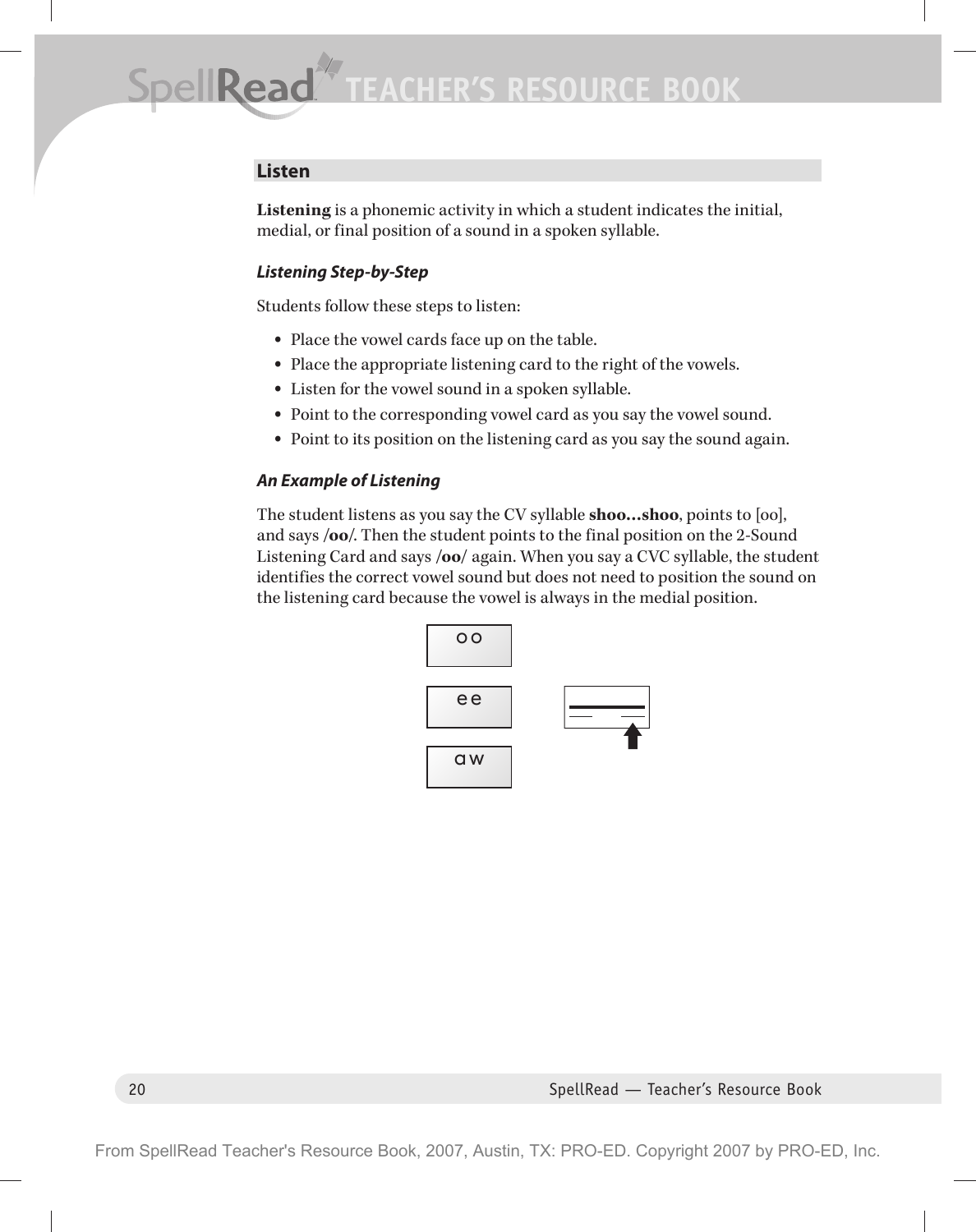## **Blend**

**Blending** is a phonemic activity in which a student orally combines a consonant with a set of several different vowels, substituting each vowel, in turn, to form and say CV, VC, or CVC syllables or words, using consonant and vowel cards.

#### *Blending Step-by-Step*

Students follow these steps to blend:

- Place vowel cards face up on the table.
- Choose a consonant card or cards.
- For CV syllables, place the consonant to the left of the first vowel.
- Point to and say each sound, then sweep the syllable.
- Blend the consonant with the remaining vowels in the same way.
- Move the consonant card back to the top.
- This time, just sweep the syllable with each vowel.
- Blend the consonant with the remaining vowels in the same way.
- Repeat the same sequence for VC syllables with the next student, saying the vowel first, then the consonant.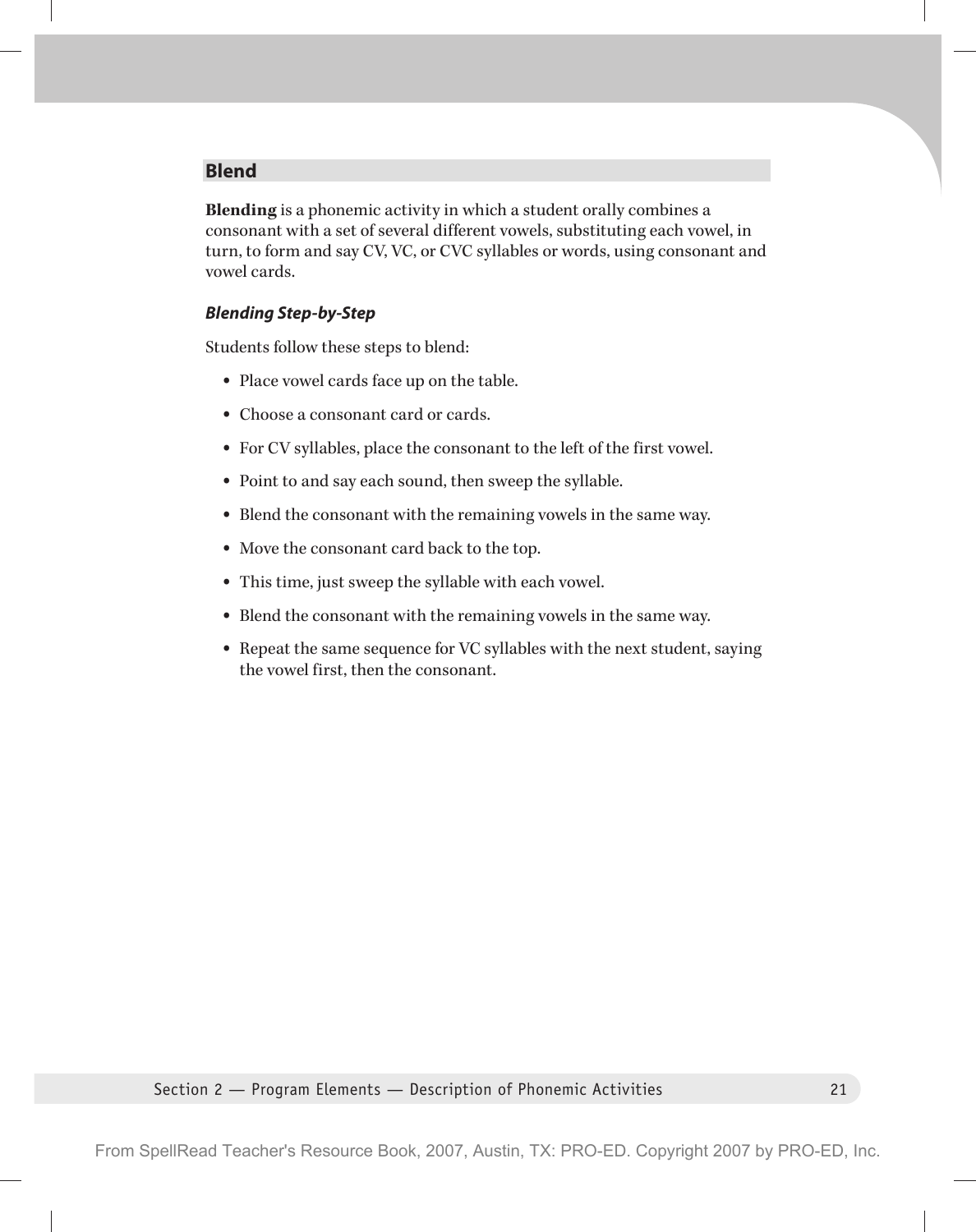## *An Example of Blending*

To blend CV syllables, a student chooses the consonant [m] and places it to the left of the first vowel, points and says each sound, then sweeps. After blending the consonant with the first vowel (in this case  $\lbrack 0 \rbrack$ ), she slides the consonant card down beside the next vowel and follows the same procedure.



Next, the same student moves the consonant card back to the top of the vowels and reads the syllable while sweeping, using the index finger of her writing hand.





To blend VC syllables, the second student repeats the steps, this time moving the consonant to the right of the first vowel to blend VC syllables.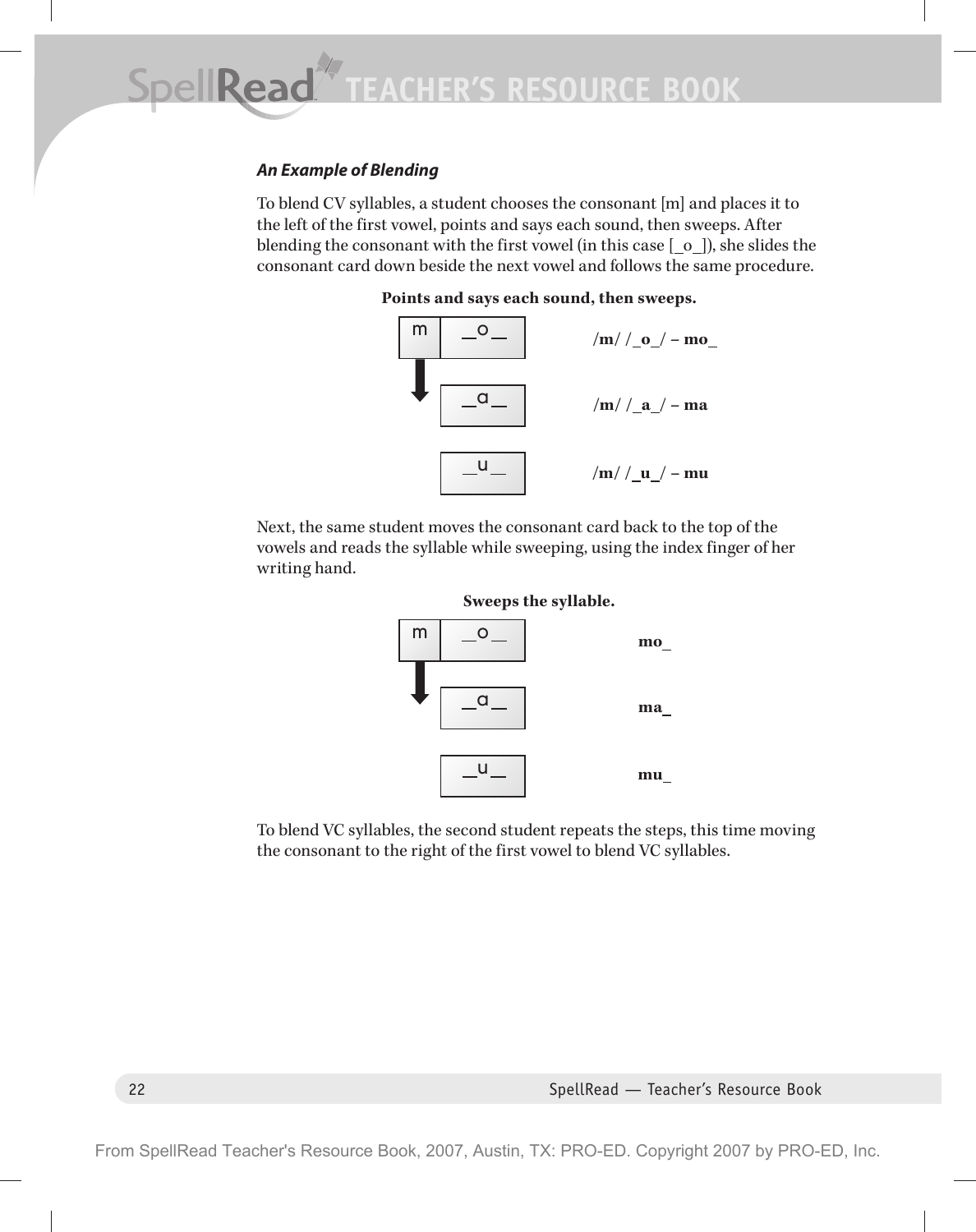## **Synthesizing**

**Synthesizing** is a phonemic activity in which students listen to two or more sounds, then orally blend them together and say the syllable or word, or in which one or more syllables are blended together orally to form a two-syllable or a multisyllabic word, such as **gar den – garden**.

## *Synthesizing Step-by-Step*

Keep these points in mind when conducting synthesizing activities:

- Pronounce each sound clearly and distinctly once without running them together.
- Simply say each sound in sequence without additional words in between each sound: say **/f/ /ee/** instead of **/f/ and /ee/**.
- Students who experience difficulty may say the sounds while pointing under the appropriate lines on a 2- or 3-Sound Listening Card, then sweep along the word line on their listening cards with their index fingers while blending the sounds together.

Students follow these steps to synthesize:

- Listen as you say the sounds of a syllable (or word).
- Sweep the sounds together to say the syllable (or word); for example, when you say **/sh/ /oo/ /m/**, the student will say **shoom**.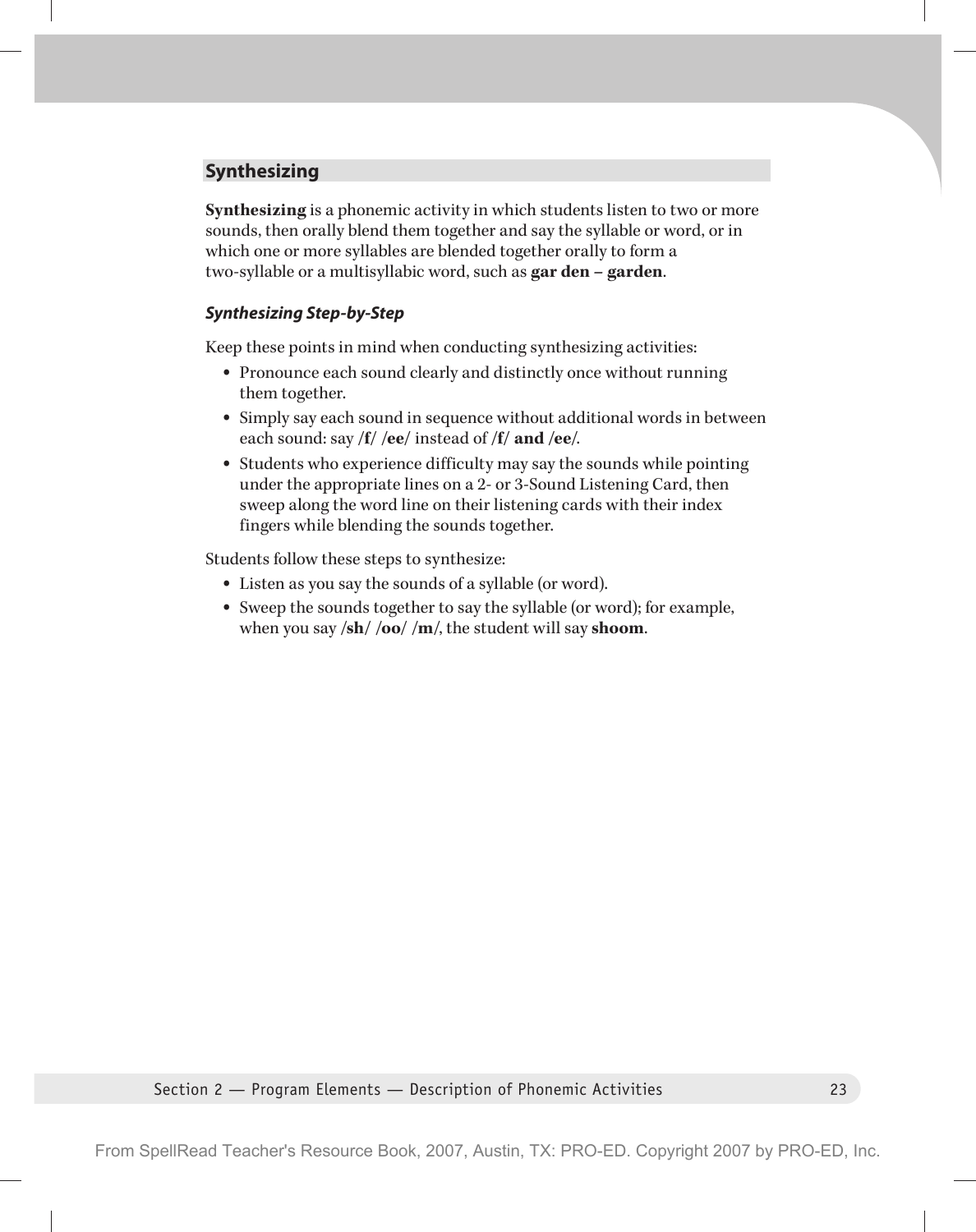# **Analyze-Blend**

**Analyze-Blend** is a phonemic activity in which the student listens while you say a word or syllable, orally says its individual sounds, and then replaces the vowel to form new syllables.

#### *Analyze-Blend Step-by-Step*

Students follow these steps to analyze-blend:

- Place the vowel cards face up on the table.
- Identify the vowel sound they hear and move it to the right of the other vowels.
- Say each sound of the spoken syllable, while pointing to its position on the vowel card, then sweep the sounds together.

### *An Example of Analyze-Blend*

Say the syllable **oyf…oyf**. The student finds the vowel [oy] on a card and moves it to the right of the other vowels. He then analyzes the syllable: **/oy/ /f/ – /oyf/**. The student then replaces the vowel with each of the other vowels ([oo], [ee], [aw], [a\_e]) one at a time and says each new syllable as he sweeps the vowel cards: **oof, eef, awf, afe**.

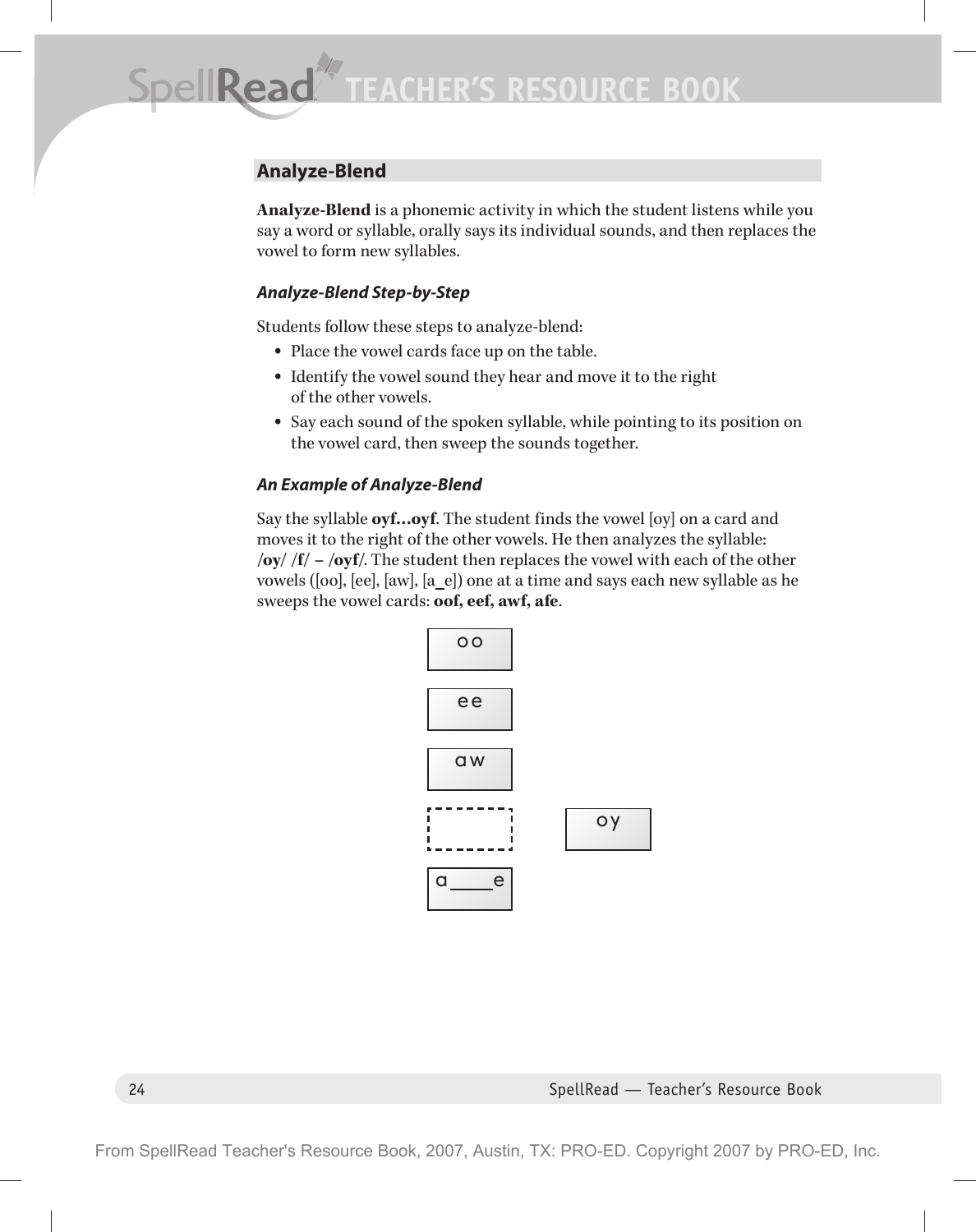## **Visualize**

**Visualizing** is forming a mental image, which helps strengthen the auditory/visual connection. Use any of the following graphic aids, which are reproduced in this book, Step Patterns, Vowel Charts, or Consonant Charts, to help students visualize.

#### *Visualizing Step-by-Step*

Visualizing consists of four components in this sequence: Recall, Read, Visualize, and Write. Follow these procedures for visualizing:

#### *Recall*

- Have students recall and say the vowels they have learned.
- Write them in their appropriate position on a blank Primary Vowel Chart. For example, a student recalls **/oo/**, **/aw/**, **/ee/**, **/a e/**, **/ a /**, and you write them in their positions as follows:



#### *Read*

• Students read the vowels on the chart in their correct order: **/oo/**, **/aw/**, **/ee/**, **/a e/**, **/ a /**.

#### *Visualize*

- Cover the completed vowel chart with a blank chart.
- Have students visualize the completed chart, saying each sound in its correct order: **/oo/**, **/aw/**, **/ee/**, **/a e/**, **/ a /**.

#### *Write*

• Finally, have students write each vowel in its appropriate location on their own blank charts.

Section 2 — Program Elements — Description of Phonemic Activities 25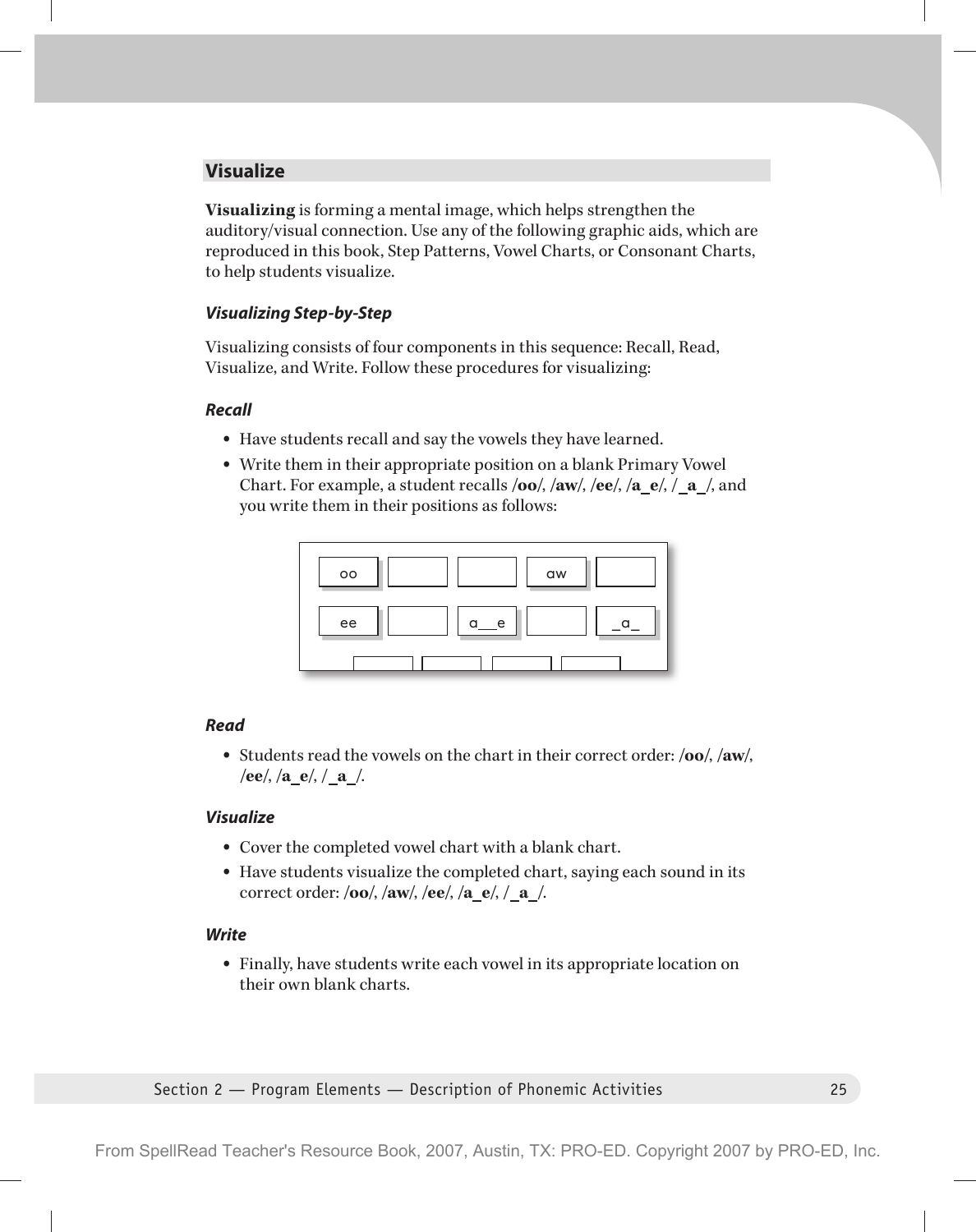• Have students point and sweep on the charts in the same manner as they do with the vowel cards.

## **Spell**

**Spelling** is an activity in which students use their student activity books or a blank Spelling Sheet to write the letters that represent either a single sound, the initial, medial, or final sound in a syllable, or an entire syllable or word.

## *Spelling Step-by-Step*

Follow these procedures when doing a spelling activity with your students:

- Say each sound, syllable, or word twice.
- Have students write its spelling in their student activity books.
- If a student is unable to spell a syllable, encourage him or her to move to the next item; at the end of the activity, repeat the syllable or sound for the student to try again.
- Have students correct their spelling using their student answer keys or by looking at the cards as you display them.
- When the students have finished checking their spelling, have them read the spelling list in one of three ways (see next section); do this as a round.